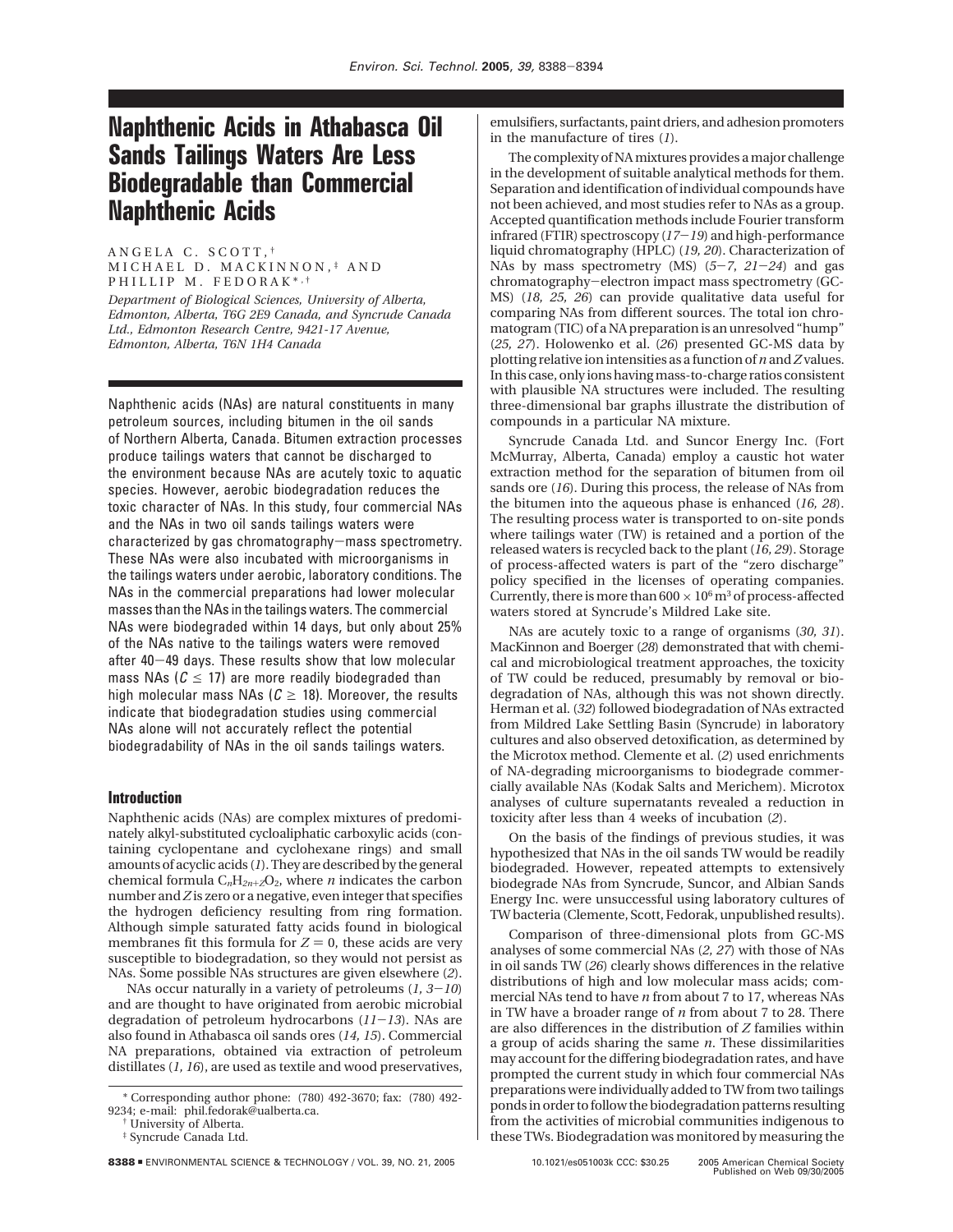decrease in NA concentrations by HPLC and by following changes in the NA profile of each mixture using GC-MS.

#### **Experimental Section**

**Naphthenic Acids.** Kodak naphthenic acids ("Kodak acids") (lot 115755A) and Kodak naphthenic acids sodium salt ("Kodak salts") (lot B14C) were purchased from The Eastman Kodak Company (Rochester, NY). The sodium content of the salt preparation was 9 wt % (*20*). Merichem refined naphthenic acids ("Merichem acids") were provided by Merichem Chemicals and Refinery Services LLC (Houston, TX). Fluka naphthenic acids ("Fluka acids") were obtained from Fluka Chemie (Buchs, Switzerland). Total acid number (TAN) for each commercial preparation was determined at the National Centre for Upgrading Technology (Devon, Alberta, Canada) according to American Standard Test Method D664 (*33*). The Kodak salts were converted to their acid form prior to submission for TAN analysis.

**Tailings Waters.** Samples of TW from active settling basins were provided by Syncrude Canada Ltd. and Suncor Energy Inc. in June 2004. Syncrude TW was collected from the clarified water zone of its West In Pit, whereas the Suncor TW was sampled from its Consolidated Tailings Pond.

**Incubation Methods.** Biodegradation experiments were conducted to monitor the loss of NAs from viable incubations and changes in the NAs composition during incubation for a total of 40 days (Syncrude TW experiment) or 49 days (Suncor TW experiment). Microbial communities indigenous to TW were the sources of microorganisms used in these experiments.

Individual stock solutions of the four commercial NA mixtures were prepared at approximately 1  $g L^{-1}$  in dilute NaOH. Solution pH was adjusted to between 10 and 11, to dissolve the NAs as sodium naphthenates.

All incubations had a final liquid volume of 200 mL in 500-mL Erlenmeyer flasks. Incubations of each combination of the TW samples and the four commercial NAs were prepared in triplicate with 180 mL of well-mixed Syncrude or Suncor TW plus 10 mL stock NA solution. Each incubation was also supplemented with 10 mL modified Bushnell-Haas medium (*34*) to ensure nitrogen and phosphorus were not limiting nutrients. The initial concentrations of N and P were 1 and 0.7 mM, respectively, and the total NAs concentration ranged from 30 to 100 mg  $L^{-1}$ .

Four sets of positive control flasks (one for each commercial preparation) containing only commercial NAs were prepared in triplicate by adding 20 mL stock NA solution to 170 mL sterile MilliQ water. An inoculum for each of these flasks was prepared by centrifuging 200 mL TW at 12 000*g* for 15 min, discarding the supernatant, and resuspending the resulting pellet in 10 mL modified Bushnell-Haas medium. The entire 10-mL suspension was then transferred to a positive control flask, providing nitrogen and phosphorus as well as viable microorganisms in approximately the same proportion as incubations set up directly in TW. Negative controls contained 20 mL filter-sterilized (using Millex-GS, 0.22 *µ*m, Millipore, Bedford, MA) stock NAs solution and 180 mL sterile MilliQ water. Filter-sterilized TWs could not be used for this purpose because they contain NAs.

Viable and sterile controls, with either Syncrude or Suncor TW as the only source of NAs, were also prepared in triplicate. In this case, 190 mL TW and 10 mL medium were added to 500-mL Erlenmeyer flasks. TW used for the sterile controls was heat-killed by autoclaving at 121°C, 15 psi, twice for 20 min, with 24 h between treatments.

Incubations were carried out under aerobic conditions at room temperature (approximately 20°C) on a shaker at 200 rpm. Samples were taken from the incubations and stored at  $-20$  or  $4 \degree C$  prior to analysis by HPLC or GC-MS.



**FIGURE 1. Aerobic biodegradation of Kodak acids and Syncrude NAs in laboratory incubations of TW bacteria. NA concentrations in Syncrude incubations and controls were determined from a Kodak acids calibration curve. Error bars (often smaller than the symbols) represent one standard deviation from the average of triplicate incubations. Minimum detection limit of the HPLC method is** ∼**5 mg L**-**<sup>1</sup> (19).**

**Analysis of Incubation Supernatants.** NAs quantification was carried out using the derivatization protocol and HPLC method described earlier (*19*). Individual calibration curves were prepared with each commercial NAs preparation, and the specific slopes and intercepts from each calibration curve were used to calculate the NAs concentration in samples containing the corresponding commercial NAs.

Prior to analysis by GC-MS, NAs were extracted from incubation supernatants and derivatized using previously published methods (*2*). A GC-MS protocol (*26*) was used to generate TICs and average mass spectra of the unresolved "humps" of NAs.

#### **Results**

**Incubations with Kodak Acids and Syncrude TW.** Figure 1 summarizes the NAs concentrations in various incubations with Kodak acids and Syncrude TW. These concentrations were determined by HPLC using Kodak acids to prepare the calibration curves. The Kodak acids were readily biodegraded by bacteria in the Syncrude TW. For example, when the Kodak acids were the only source of NAs in the incubations, the concentration was rapidly depleted between days 4 and 7 (Figure 1). Sterile controls containing only the Kodak acids showed no change in NAs concentration after 40 days (Figure 1).

In contrast, the NAs that occurred naturally in the Syncrude TW proved to be more recalcitrant than the commercial NAs. The concentrations of these native NAs in the viable incubations remained almost equivalent to those in the sterile control (Figure 1). At the end of the 40-day incubation time, NAs concentrations in the viable incubations with Syncrude TW were about 20% less than in the sterile control with Syncrude TW. In another set of incubations, Kodak acids were added to the Syncrude TW to give a total initial NAs concentration of 94 mg  $L^{-1}$ . Within 7 days of incubation, the NAs concentration was depleted to 64 mg  $L^{-1}$ : the concentration contributed by the Syncrude TW (Figure 1). By the end of the 40-day incubation period, the NAs concentration in these incubations was about  $48 \text{ mg L}^{-1}$ or 17% lower than in the sterile control with Syncrude TW. The results in Figure 1 suggest that the NAs in the Syncrude TW were more resistant to biodegradation than commercial NAs.

From the data in Figure 1, it appeared that, in the incubations with Kodak acids added to Syncrude TW, most of the commercial NAs were degraded leaving mainly those that originated in the TW. To test this hypothesis, extracts of the Kodak acids, Syncrude TW, and an incubation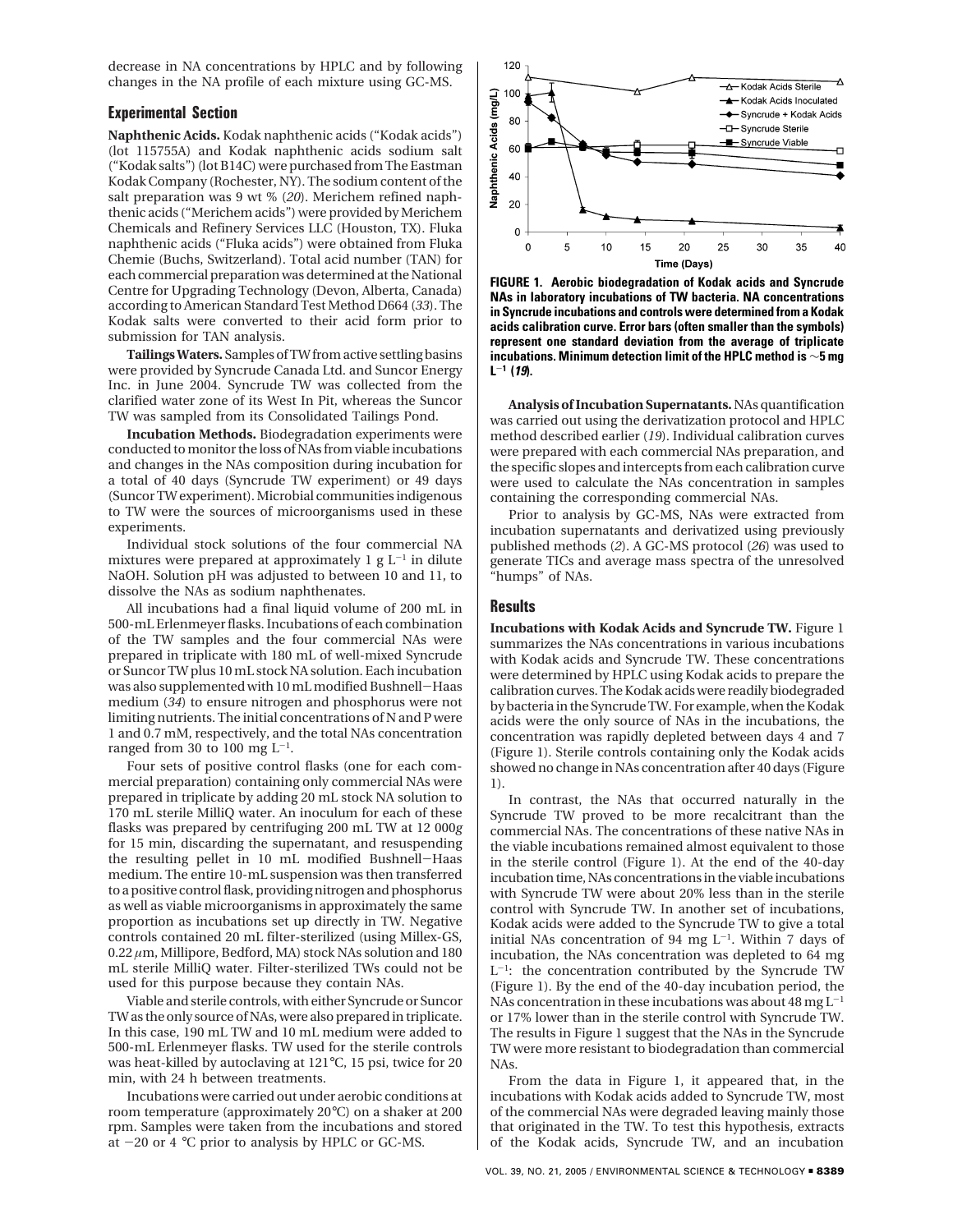

**FIGURE 2. TICs for (A) Kodak acids, (B) Kodak acids plus Syncrude NAs on day 0, (C) this mixture on day 21, and (D) Syncrude NAs. Crosshatching illustrates possible overlapping areas of the two NA "humps". Average NA concentration in incubation supernatants is given for both time-points.**

containing Syncrude TW amended with Kodak acids were derivatized and analyzed by GC-MS. The "humps" that were observed in TICs of these samples were quite revealing and are shown in Figure 2. The TICs for Kodak acids (Figure 2A) and Syncrude NAs (Figure 2D) were clearly different. The shape of their respective "humps" and the retention times over which they occurred were visibly distinct. The Kodak acids sample eluted from the GC column with a shorter retention time than the NAs extracted from Syncrude TW. Using this same GC-MS method, Clemente and Fedorak (*27*) demonstrated that, in general, lower molecular mass NAs eluted earlier than higher molecular mass NAs. Thus, the Kodak acids mixture has a high proportion of low molecular mass NAs. The Kodak acids hump was also narrower, suggesting that the composition of NAs in this mixture is less diverse than the NAs from the Syncrude TW, which gave a wider hump.

The two middle panels of Figure 2 show the TICs of extracts from incubations that contained Syncrude TW supplemented with Kodak acids. Figure 2B is the analysis of the extract taken just after the incubation was started. It showed the presence of two overlapping "humps", corresponding to Kodak acids and NAs from the Syncrude TW. By day 21, the Kodak acids hump had almost completely disappeared (Figure 2C). This was attributed to biodegradation because a decrease in the NAs concentrations also occurred between these two times (Figure 1). The hump that remained at day 21 (Figure 2C) more closely resembled the hump from NAs in the Syncrude TW (Figure 2D) than the hump from the

Kodak acids (Figure 2A). These results, like those from the HPLC analyses (Figure 1), are consistent with the preferential biodegradation of the commercial NAs.

Data used to generate three-dimensional plots, as in (*26*), (not shown) indicated a shift in the NAs composition during incubation. For example, at time zero in incubation with a mixture of Syncrude NAs and Kodak acids, 65% of the ions corresponded to NAs with  $n \leq 17$ . On day 7, the proportion of ions in this *n* range was 51%, and on day 21 the proportion had decreased to 44%. These results corroborate the TICs in Figure 2B and 2C showing the preferential removal of lower molecular mass NAs.

**Incubations with Kodak Acids and Suncor TW.** Microorganisms from the Suncor TW were able to degrade the Kodak samples. Changes in the NAs concentrations (determined by HPLC with Kodak acids used for the calibration curves) followed a pattern similar to that in Figure 1. With only the Kodak acids present, the NAs concentration decreased quickly from 81 to 11 mg  $\mathrm{L}^{-1}$  during the first 10 days, and then remained essentially constant over the rest of the 49-day incubation.

Biodegradation of NAs in the incubations of Suncor TW supplemented with Kodak acids was evident by the decrease in NA concentrations, similar to the trend observed in the experiment with Syncrude TW supplemented with Kodak acids (Figure 1). With the supplemented Suncor TW, the initial NAs concentration (68 mg  $L^{-1}$ ) decreased rapidly during the first 14 days of incubation when it reached the concentrations  $(37 \text{ mg } L^{-1})$  measured in the sterile control and viable incubation that contained only the Suncor TW. By day 49, the concentration of residual NAs in the Kodak acidsupplemented Suncor TW incubations had dropped to about  $26$  mg  $L^{-1}$ , which was 30% less than that in the sterile control that contained only Suncor NAs.

Initially, there was little change in the concentration of NAs in the incubations that contained only the Suncor NAs. However, after 49 days, the concentration in these incubations had decreased to approximately 25% less than that in the sterile control, which was similar to the extent of biodegradation in the incubations with Suncor TW amended with Kodak acids. Overall, the results from the HPLC analyses suggested that the NAs in the Suncor TW were less susceptible to biodegradation than the Kodak acids.

Figure 3 compares the TICs from GC-MS analyses of incubation supernatants. The "humps" shown in Figure 3A and 3D are from the Kodak acids and the NAs in the Suncor TW, respectively. The day-zero sample from the incubation containing Suncor TW amended with Kodak acids (Figure 3B) shows a combined hump composed of the NAs shown in Figure 3A and 3D. After 49 days of incubation, the NAs concentration had decreased to about one-third of the original concentration, and the composition had changed, as evident by the TIC (Figure 3C). The hump with the shorter retention time (corresponding to the Kodak acids) disappeared, and the residual hump had a different shape than the original Suncor NAs hump (Figure 3D), particularly in the material that eluted with retention times between 10 and 25 min. These losses of the early eluting NAs are consistent with the preferential biodegradation of the lower molecular mass NAs.

Analyses of the data from three-dimensional plots (Figure 4) illustrate the preferential removal of the lower molecular mass NAs over the 49-day incubation time. For example, at time zero, 68% of the ions corresponded to NAs with  $n \leq 17$ . On day 14, 53% of the ions corresponded to NAs with  $n \leq$ 17, and on day 49, 47% of the ions corresponded to NAs with  $n \leq 17$ .

**Results from Incubations with Other Commercial NAs.** During the early stages of these experiments, the Kodak acids were used to prepare the calibration curves for all of the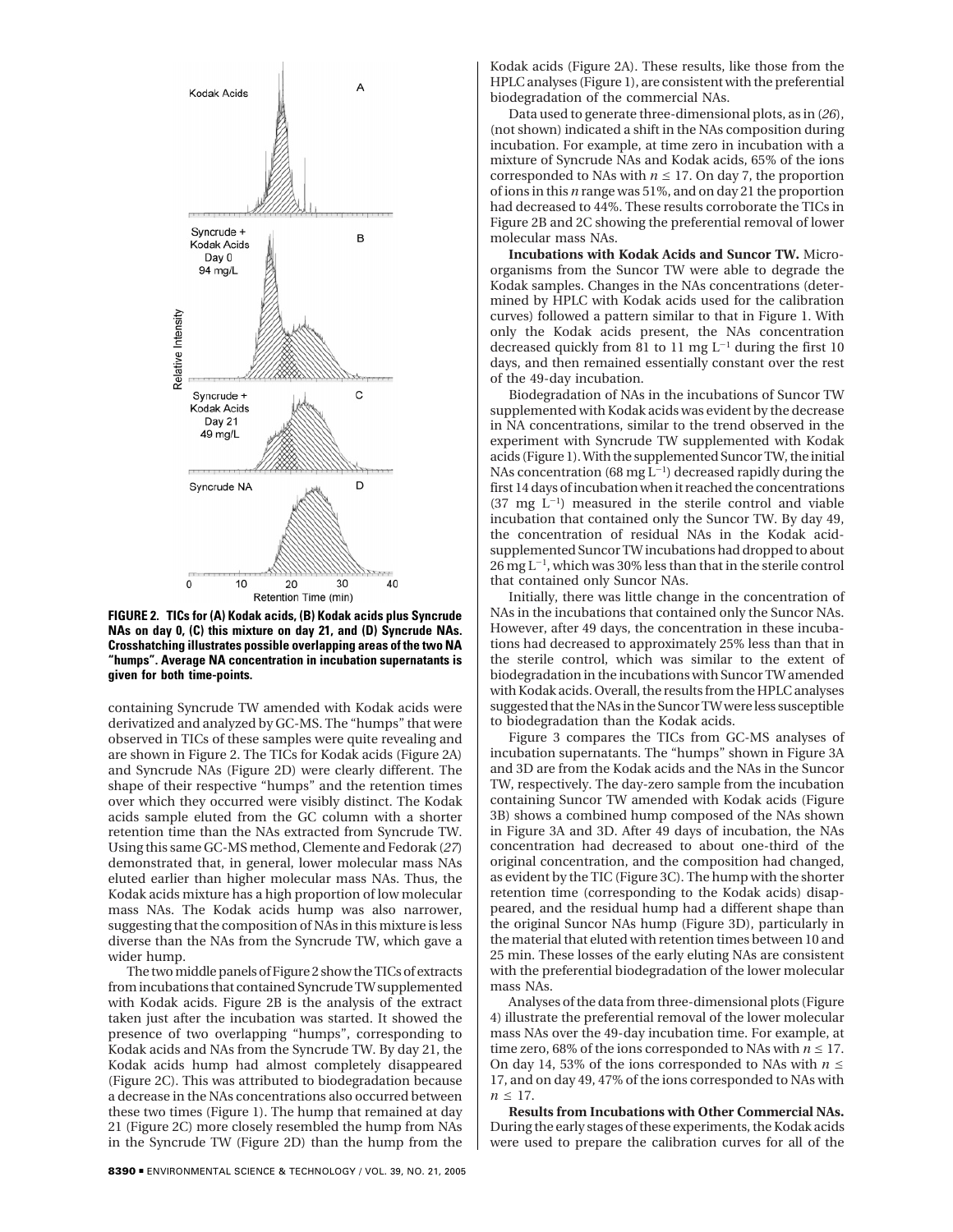

**FIGURE 3. TICs for (A) Kodak acids, (B) Kodak acids plus Suncor NAs on day 0, (C) this mixture on day 21, and (D) and Suncor NAs. Crosshatching illustrates possible overlapping areas of the two NA humps. Average NA concentration in incubation supernatants is given for both time-points.**

incubations, regardless of which commercial NAs preparation was added to the TW. However, this gave unreliable results. For example, when an incubation of Syncrude TW was amended with 50 mg Fluka acids  $L^{-1}$ , the results from the calibration curve prepared with Kodak acids showed only 8 mg NAs  $L^{-1}$  above that in the TW. This discrepancy was rectified by preparing individual calibrations curves with each of the four commercial NAs preparations and using the appropriate calibration curve for analyses of incubations amended with the corresponding commercial NAs. Table 1 summarizes typical parameters from four calibration curves.

The Kodak acids gave a calibration curve with the highest slope, which was nearly double the slope of the Fluka preparation (Table 1). It was presumed that the slopes would vary with the TAN of the NAs preparations because the derivatizing reagent reacts with the carboxylic acid moiety. However, there is no correlation between TAN values and the slopes of the calibration curves (Table 1). The reason for the different slopes remains unknown. The consequence of using the four different calibration curves was that concentrations of NAs measured in the TW varied depending upon which commercial NAs preparation was used (Table 1). For example, the concentrations of NAs in the Syncrude TW ranged from 60 to 97 mg  $L^{-1}$ .

Despite the difficulties determining the true concentrations of NAs in these incubations, the HPLC method was useful for following changes in NAs concentrations over time to determine whether the commercial preparations were more susceptible to biodegradation than NAs in the oil sands



**FIGURE 4. Changes in the distribution of residual acids recovered from incubations grown on Suncor NAs plus Kodak acids. Results are from GC-MS analyses of samples taken after (A) 0, (B) 14, and (C) 49 days of incubation. The sum of all the bars in each panel is 100%. Average NA is concentration is given for each time.**

TW. Incubations containing each of the commercial NAs alone and in combination with the NAs in the two TW samples were established and monitored for NAs concentrations. Results from these eight incubations are summarized in Table 2. Plotting the NAs concentrations over time resulted in graphs that had the same general shape as Figure 1. For example, Figure 1 shows that after 10 days of incubation there was 88% removal of the Kodak acids when they were the only NAs in the incubations. This figure also shows that the concentration of NAs in incubations with Syncrude TW amended with Kodak acids reached the concentration in the Syncrude TW sterile control after 7 days incubation. The values "88%" and "7 days" are the entries in the first line of Table 2.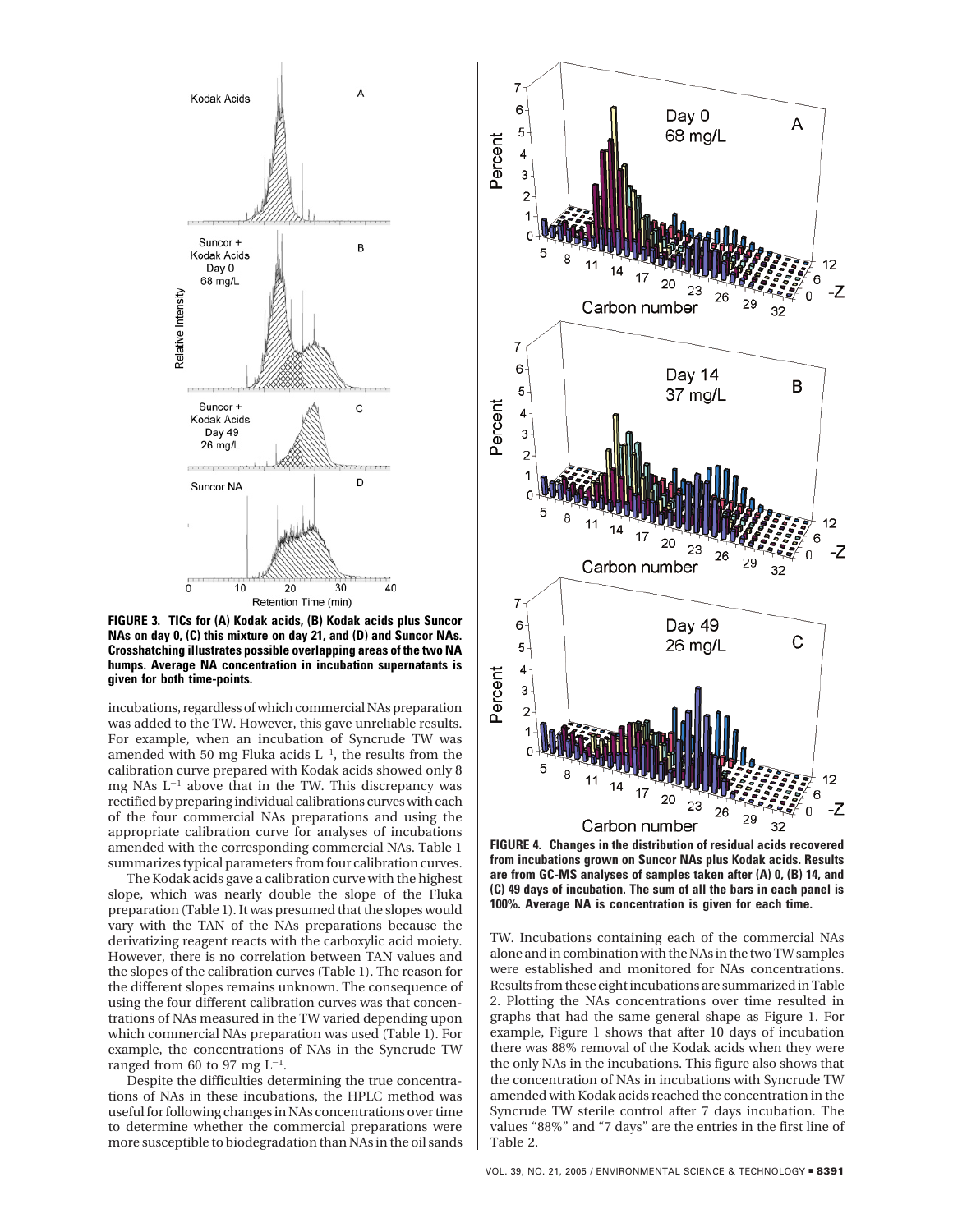**TABLE 1. Total Acid Number (TAN) Values, Parameters from Typical Calibration Curves of Four Different NA Standards, and NA Concentrations in Tailings Water Determined with the Different NA Standards**

|                    | TAN                 | slope <sup>a</sup>      | Y-inter-       |                | NA concen-<br>trations <sup>b</sup> (mg $L^{-1}$ ) |    |
|--------------------|---------------------|-------------------------|----------------|----------------|----------------------------------------------------|----|
| <b>NA</b> standard | (ma KOH<br>$a^{-1}$ | (mAU<br>$ma^{-1}L^{-1}$ | centc<br>(mAU) | R <sup>2</sup> | <b>Syncrude Suncor</b><br>TW                       | TW |
| Kodak acids        | 264                 | 12.7                    | 212            | 0.9997         | $60 + 1$ 35 + 2                                    |    |
| Merichem acids     | 268                 | 10.4                    | 243            |                | $0.9982$ 73 + 2 42 + 2                             |    |
| Kodak salts        | 195                 | 9.1                     | 234            | 0.9993         | $69 + 1$ 41 + 2                                    |    |
| Fluka acids        | 235                 | 6.7                     | 225            | 0.9959         | $97 + 4$ 61 + 3                                    |    |

 $a$  mAU = milliabsorbance units; mg L<sup>-1</sup> refers to the concentration of naphthenic acids.  $\frac{b}{c}$  Average of triplicates,  $\pm$  one standard deviation.  $\frac{c}{c}$  Y-intercepts were similar because the composition of reagent blanks was identical for each set of calibration standards.

**TABLE 2. Summary of the Biodegradation Studies with Two TW Samples and Four Commercial NA Preparations**

| <b>TW</b> | <b>commercial NAs</b> | commercial<br>NAs alone:<br>percent removal<br>after 10 days | commercial NAs<br>added to TW: time<br>to reach concentration<br>equivalent to TW<br>sterile control (days) |
|-----------|-----------------------|--------------------------------------------------------------|-------------------------------------------------------------------------------------------------------------|
|           | Syncrude Kodak acids  | 88                                                           |                                                                                                             |
|           | Merichem acids        | 90                                                           |                                                                                                             |
|           | Fluka acids           | 81                                                           | 14                                                                                                          |
|           | Kodak salts           | 69                                                           | 21                                                                                                          |
| Suncor    | Kodak acids           | 87                                                           | 14                                                                                                          |
|           | Merichem acids        | 93                                                           | 7                                                                                                           |
|           | Fluka acids           | 87                                                           | 10                                                                                                          |
|           | Kodak salts           |                                                              | 21                                                                                                          |

Each of the commercial NAs preparations was biodegraded by microorganisms from the two TW samples. After 10 days of incubation, over 80% of the Kodak acids, Merichem acids, and Fluka acids was degraded when they were the only source of NAs in the incubations (Table 2). The Kodak salts were degraded more slowly than the other three commercial preparations, with less than 80% being degraded after 10 days of incubation. Similarly, the Kodak-saltsamended incubations required 21 days of incubation before the NAs concentrations decreased to those in the sterile controls with TW water. Incubation times of  $\leq$  14 days were required for the same decrease in incubations that were amended with the other commercial NAs (Table 2). On the basis of the results from HPLC analyses, all four commercial NAs preparations were more readily biodegraded than the NAs in the two TW samples.

Samples from each of the incubations amended with commercial NAs were extracted and analyzed by GC-MS. The time zero samples all yielded TICs that were similar to those of Figures 2B and 3B. That is, two "humps" were apparent: one that eluted early, composed of the commercial NAs, and one that eluted late, corresponding to the NAs in the TW. Extended incubations resulted in the loss of the early hump, as illustrated by Figures 2C and 3C. All of these results indicated that the NAs in the TW samples were more persistent than those in the commercial preparations.

#### **Discussion**

The various concentrations of NAs in a given TW sample determined using different commercial NAs for calibration curves (Table 1) demonstrate the difficulties associated with the analysis of NAs. During the development of the HPLC method, Clemente et al. (*20*) did not observe differences in slopes of calibration curves prepared with Kodak acids and Merichem acids as standards. Yen et al. (*19*) improved this HPLC method, but they did not determine the slopes of calibration curves with various commercial NAs preparations. The results in Table 1 are the first evaluation showing how the measured concentrations of NAs in TW samples determined using the HPLC method can be affected by the commercial NAs preparation chosen for the calibration curve. The reason for this difference is yet to be determined, but the slopes of the calibration curves are not related to the TAN values (Table 1) of the NAs preparations. The oil sands industry standard method for measuring NAs concentration in water samples uses a FTIR spectroscopy method (*17*) with Kodak acids as the calibration standard. Using the same calibration standard, Yen et al. (*19*) showed that the HPLC method was in good agreement with the FTIR method.

GC analyses of complex mixtures often produce "humps" in the chromatograms, commonly known as unresolved complex mixtures (*35*-*38*). Little detailed information can be obtained from these "humps", but they can be quite different with respect to their shape and retention times. For example, Frysinger et al. (*38*) presented two GC chromatograms of organic materials extracted from different marine sediments. The "humps" in both chromatograms were distinctly different from each other. Likewise, the TICs of NAs presented in Figures 2 and 3 show distinctly different shapes and retention times. These TICs were used to glean information about the NAs extracted from our various laboratory incubations.

On the basis of GC-MS analyses of Syncrude TW samples that had aged for various lengths of time in pits that receive no fresh input of TW, Holowenko et al. (*26*) hypothesized that NAs with  $n \leq 21$  are more susceptible to biodegradation than those with  $n \geq 22$ . Figures 2 and 3 illustrate that the NAs with the shorter retention times and lower molecular masses are biodegraded more rapidly than those with the longer retention times.

Using three-dimensional plots to summarize the data from the GC-MS can be a convenient method to observe differences between NAs preparations (*26*). For example, the NAs in oil sands TW are typically composed of a wide range of molecular mass, with *<sup>n</sup>* of 5-28 (*26*) or even 40 (*23*). In contrast, commercial preparations are often composed of mainly low molecular mass NAs, with *<sup>n</sup>* of about 10-14 (*2, 14*). This narrow range of molecular mass in the commercial NAs depends on the boiling range of the petroleum fractions from which the NAs are recovered. Kodak salts are somewhat different than the other commercial NAs because the majority (∼80%) of NAs in these salts fall in the *<sup>n</sup>* <sup>14</sup>-21 range. On the basis of the molecular mass distributions from GC-MS analyses, the Kodak salts more closely resemble the NAs in Syncrude TW (*14*) and Suncor NAs (data collected during this study) than do any of the other three commercial preparations.

The data in Table 2 show that, among the commercial preparations, Kodak salts were most resistant to biodegradation by microorganisms in the TW from Syncrude and Suncor. This is consistent with the fact that the Kodak salts contain higher molecular mass NAs than the other three commercial preparations. In addition, the Kodak salts contain a high proportion of multi-ring acids, similar to the NAs in the TWs. The proportion of ions that correspond to 3-, 4-, and 5-ring acids  $(Z = -6, -8, \text{ and } -10, \text{ respectively}$  comprises 23% of the ions detected in the GC-MS analysis of these salts, and the proportions of 3- to 5-ring acids in the Syncrude and Suncor NAs are 37% and 35%, respectively. By comparison, the proportions of ions that correspond to 3- to 5-ring acids in the Kodak, Merichem, and Fluka acids are only 9%, 8%, and 16% of the total ions, respectively. These comparisons suggest that the structures of the NAs in the Kodak salts are more complex than those in the other three commercial preparations.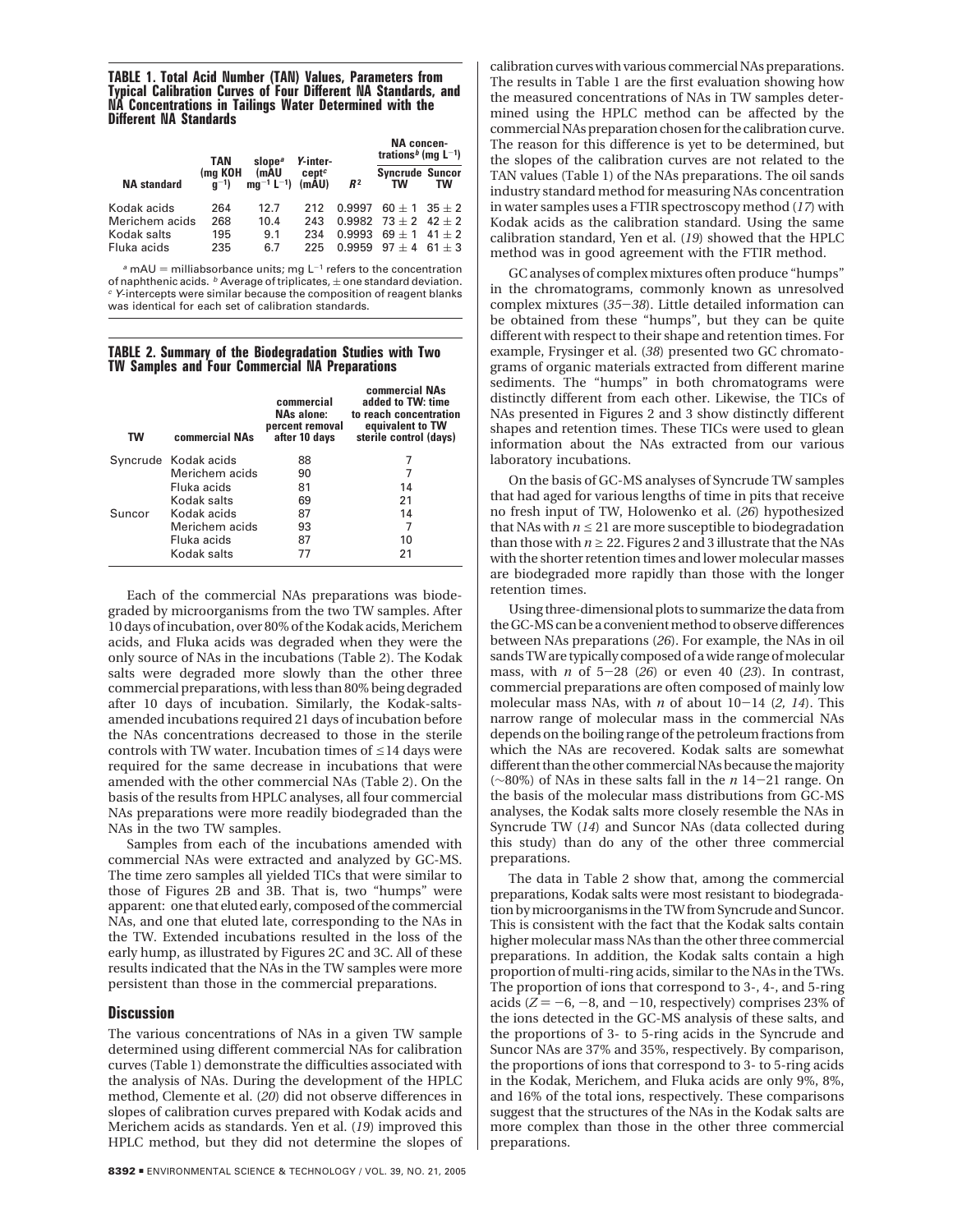In contrast to the data presented in Table 2 for the Kodak salts, Clemente et al. (*2*) showed that the Kodak salts were nearly completely removed from laboratory incubations within only 10 days. However, Clemente et al. (*2*) used an enrichment culture that had been maintained for several months by repeated transfer to fresh medium with Kodak salts, increasing the biodegradative capability of the culture. No enrichment procedure was used in the current study. Instead, the commercial preparations were inoculated on day 0 with a suspension of microorganisms taken directly from the TW samples.

In one study, carboxylic acid fractions were separated from 33 crude oils, including some crudes that were biodegraded and some that were not biodegraded (*12*). In general, the greater the degree of biodegradation, the higher the concentration of carboxylic acids in the crude oils. Bitumen in the Athabasca oil sands deposit is known to be the residue of conventional crude that has undergone extensive biodegradation (*39*). Thus, the presence of NAs in the oil sands is expected. Recently, Clemente (*15*) reported that the average NAs concentration in seven oil sands ore samples from Syncrude was 200 mg kg<sup>-1</sup> of ore. Presumably, as NAs in the oil sands "incubated" over geological time, those acids that were most susceptible to biodegradation would have been degraded, leaving mainly the recalcitrant NAs in the ore. These would be released during the alkaline, hot water extraction process used to recover the bitumen (*16*), and the recalcitrant NAs would remain in the TW.

In laboratory studies, Watson et al. (*13*) subjected a weathered, light Arabian crude oil to microbial degradation under aerobic conditions for up to 80 days. They observed that, after extensive biodegradation of the crude oil, there was an increase in the concentrations of branched and cyclic carboxylic acids with  $n > 20$ . These eluted from the GC as a hump, and they were considered to be NAs. These acids resisted further biodegradation for the duration of the experiment. The observed persistence of the high molecular mass NAs in our incubations is consistent with the findings of Watson et al. (*13*).

Several biodegradation studies (*2, 32, 40*) have used commercial NAs preparations (mainly Kodak acids, Kodak salts, and Merichem acids) as surrogates for NAs in TW. At the time that Herman et al. (*32*) did their biodegradation studies, the GC-MS method used in the current study was not available for monitoring changes caused by microbial metabolism. Microbial activity was monitored by measuring microbial respiration and the release of  $CO<sub>2</sub>$  from the NAs (or other organic compounds) in their cultures (*32*). In retrospect, the results reported by Herman et al. (*32*) showed the same trends as those of the current study. For example, microbial cultures oxidized 48% of the carbon from the Kodak salts to  $CO<sub>2</sub>$ , whereas they oxidized only 20% of the carbon in a NAs extract from TW to  $CO<sub>2</sub>$  (32). These results demonstrated that the commercial NAs are more susceptible to biodegradation than the NAs in TW, as shown in Figure 1. Because it is now known that commercial NAs generally have lower molecular masses than NAs in TW, it is not surprising that the latter are more resistant to biodegradation.

Our investigation has shown that commercial NAs, with predominantly low molecular mass acids, are not appropriate surrogates for predicting the biodegradability of NAs in the TW because the commercial NAs are much more readily biodegraded than the NAs in the TW. Thus, subsequent studies should use NAs from oil sands sources to accurately assess their biodegradability. Because of the demonstrated recalcitrance of the high molecular mass NAs in TW, oil sands companies are exploring new methods to remove the toxicity of these compounds.

## **Acknowledgments**

Funding was provided by Syncrude Canada Ltd. and the Canadian Water Network. We thank H. Dettman, L. Harrower, P. Kong, and R. Whittal for their assistance. A.C.S. gratefully acknowledges the support of an NSERC Scholarship.

#### **Literature Cited**

- (1) Brient, J. A.; Wessner, P. J.; Doyle, M. N. Naphthenic acids. In *Encyclopedia of Chemical Technology,* 4th ed.; Kroschwitz, J. I., Ed.; John Wiley & Sons: New York, 1995; Vol. 16, pp 1017-1029.
- (2) Clemente, J. S.; MacKinnon, M. D.; Fedorak, P. M. Aerobic biodegradation of two commercial naphthenic acids preparations. *Environ. Sci. Technol.* **<sup>2004</sup>**, *<sup>38</sup>*, 1009-1016.
- (3) Seifert, W. K.; Teeter, R. M. Preparative thin-layer chromatography and high-resolution mass spectrometry of crude oil carboxylic acids. *Anal. Chem.* **<sup>1969</sup>**, *<sup>41</sup>*, 786-795.
- (4) Seifert, W. K.; Teeter, R. M.; Howells, W. G.; Cantow, M. J. R. Analysis of crude oil carboxylic acids after conversion to their corresponding hydrocarbons.*Anal. Chem.* **<sup>1969</sup>**. *<sup>41</sup>*, 1638-1647.
- (5) Dzidic, I.; Somerville, A. C.; Raia, J. C.; Hart, H. V. Determination of naphthenic acids in California crudes and refinery wastewaters by fluoride ion chemical ionization mass spectrometry. *Anal. Chem.* **<sup>1988</sup>**, *<sup>60</sup>*, 1318-1323.
- (6) Fan, T.-P. Characterization of naphthenic acids in petroleum by fast atom bombardment mass spectrometry. *Energy Fuels* **<sup>1991</sup>**, *<sup>5</sup>*, 371-375.
- (7) Wong, D. C. L.; van Compernolle, R.; Nowlin, J. G.; O'Neal, D. L.; Johnson, G. M. Use of supercritical fluid extraction and fast ion bombardment mass spectrometry to identify toxic chemicals from a refinery effluent adsorbed onto granular activated carbon. *Chemosphere* **<sup>1996</sup>**, *<sup>32</sup>*, 1669-1679.
- (8) Jones, D. M.; Watson, J. S.; Meredith, W.; Chen, M.; Bennett, B. Determination of naphthenic acids in crude oils using nonaqueous ion exchange solid-phase extraction.*Anal. Chem.* **2001**, *<sup>73</sup>*, 703-707.
- (9) Tomczyk, N. A.; Winans, R. E.; Shinn, J. H.; Robinson, R. C. On the nature and origin of acidic species in petroleum. 1. Detailed acid type distribution in a California crude oil. *Energy Fuels* **2001,** *<sup>15</sup>*, 1498-1504.
- (10) Qi, B.; Fei, X.; Wang, S.; Chen, L. Study on distribution and composition of carboxylic acids of Bohai crude oil in China. *Pet. Sci. Technol.* **<sup>2004</sup>**, *<sup>22</sup>*, 463-473.
- (11) Tissot, B. P.; Welte, D. H. *Petroleum Formation and Occurrence*; Springer: New York, 1978.
- (12) Meredith, W.; Kelland, S.-J., Jones, D. M. Influence of biodegradation on crude oil acidity and carboxylic acid composition. *Org. Geochem.* **2000,** <sup>1059</sup>-1073.
- (13) Watson, J. S.; Jones, D. M.; Swannell, R. P. J.; van Duin, A. C. T. Formation of carboxylic acids during aerobic biodegradation of crude oil and evidence of microbial oxidation of hopanes. *Org. Geochem.* **<sup>2002</sup>**, *<sup>33</sup>*, 1153-1169.
- (14) Clemente, J. S.; Prasad, N. G. N.; Fedorak, P. M. A statistical comparison of naphthenic acids characterized by gas chromatography-mass spectrometry.*Chemosphere*. **<sup>2003</sup>**, *<sup>50</sup>*, 1265- 1274.
- (15) Clemente, J. S. The Characterization, Analyses and Biodegradation of Naphthenic acids. M.Sc. Thesis, University of Alberta, Edmonton, Alberta, Canada, 2004, 212 pp.
- (16) Schramm, L. L.; Stasiuk, E. N.; MacKinnon, M. Surfactants in Athabasca Oil Sands slurry conditioning, flotation recovery, and tailings processes. In *Surfactants, Fundamentals and Applications in the Petroleum Industry*; Schramm, L. L., Ed.; Cambridge University Press: Cambridge, 2000; pp 365-430.
- (17) Jivraj, M. N.; MacKinnon, M.; Fung, B. Naphthenic acid extraction and quantitative analysis with FT-IR spectroscopy. In *Syncrude Analytical Manuals*, 4th ed.; Syncrude Canada Ltd. Research Department: Edmonton, AB, 1995.
- (18) Holowenko, F. M.; MacKinnon, M. D.; Fedorak, P. M. Naphthenic acids and surrogate naphthenic acids in methanogenic microcosms. *Water Res.* **<sup>2001</sup>**, *<sup>35</sup>*, 2595-2606.
- (19) Yen, T.-W.; Marsh, W. P.; MacKinnon, M. D.; Fedorak, P. M. Measuring naphthenic acids concentrations in aqueous environmental samples by liquid chromatography. *J. Chromatogr., <sup>A</sup>* **<sup>2004</sup>**, *<sup>1033</sup>*, 83-90.
- (20) Clemente, J. S.; Yen, T.-W.; Fedorak, P. M. Development of a high performance liquid chromatography method to monitor the biodegradation of naphthenic acids. *J. Environ. Eng. Sci*. **<sup>2003</sup>**, *<sup>2</sup>*, 177-186.